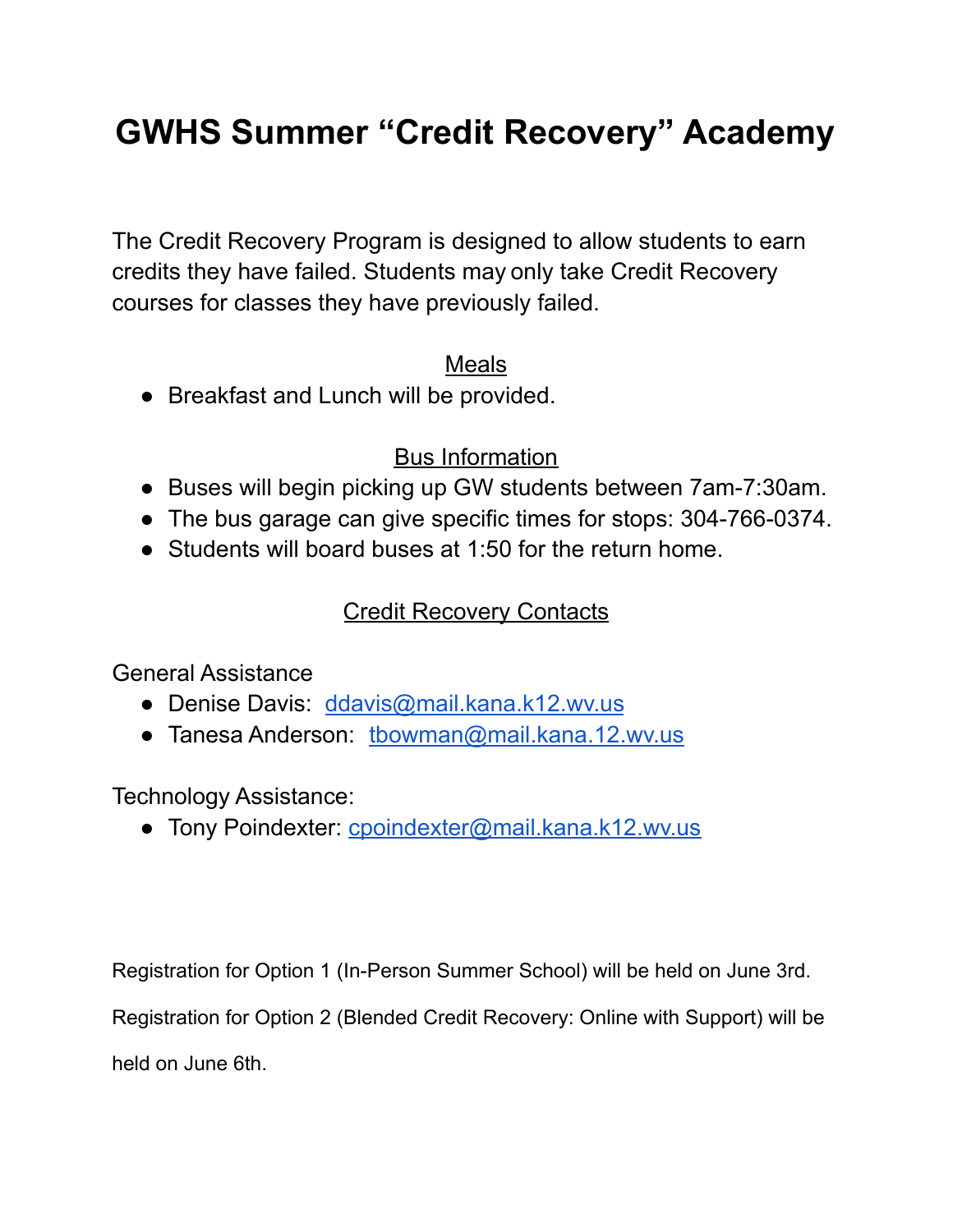## **Option 1:"Traditional" In-Person Summer School**

The following courses are available for in-person instruction provided by GW teachers.

- English 9: Semesters 1 & 2
- Algebra I: Semesters 1 & 2
- Earth Science: Semesters 1 & 2
- World Studies: Semesters 1 & 2

Dates for In-Person Credit Recovery: Monday through Thursday

- Week 1: June 6, 7, 8, 9
- Week 2: June 13, 14, 15,16
- Week 3: June 21, 22, 23,
- Week 4: June 27, 28, 29

### In-Person Credit Recovery Schedule

| <b>Breakfast</b>                   |
|------------------------------------|
| Session 1                          |
| <b>Break</b>                       |
| <b>Study Session/PEAK/Tutoring</b> |
| Lunch                              |
| Session 3                          |
| <b>Bus Pick-Up</b>                 |
|                                    |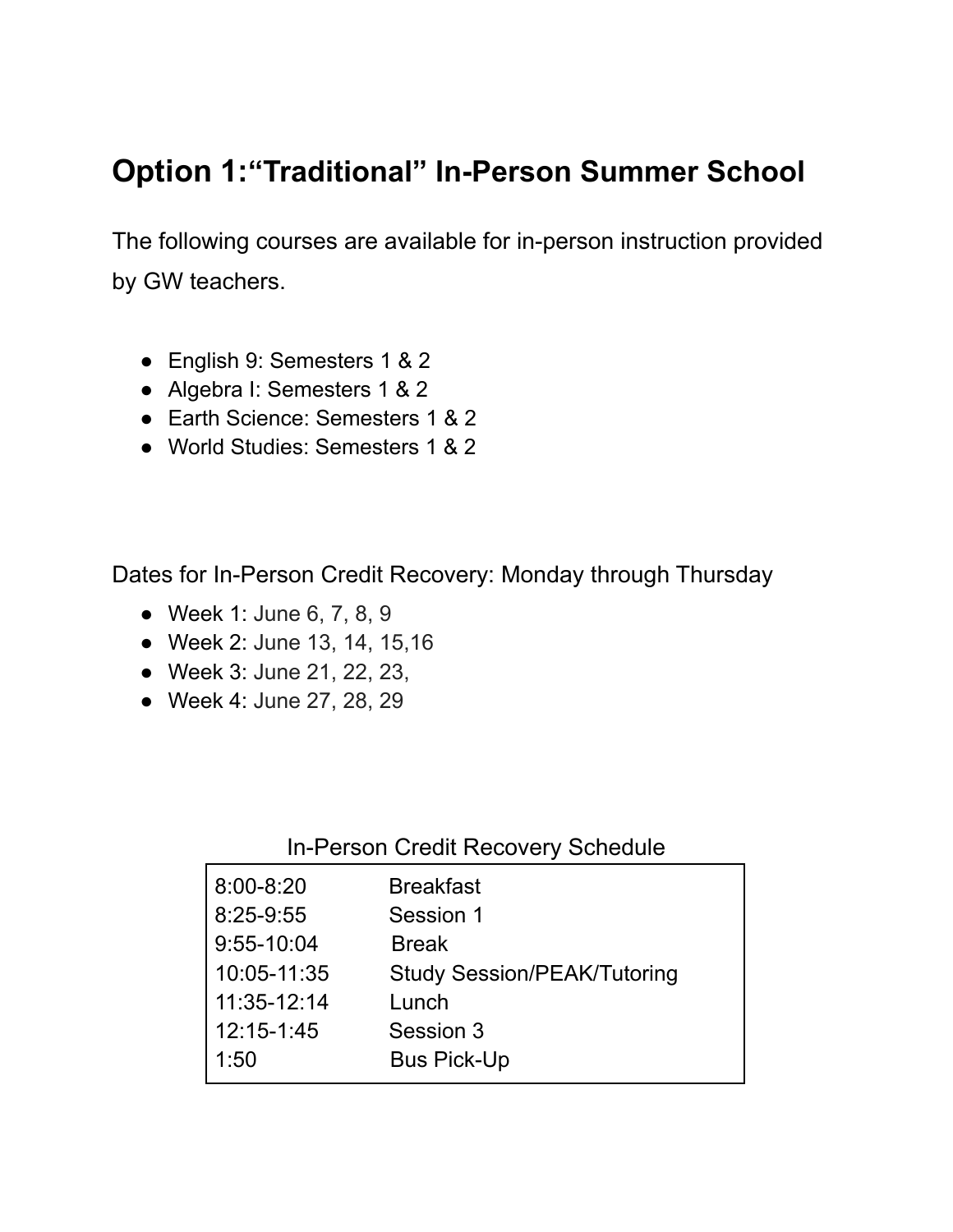## **Option 2: PEAK On-Line with In-Person Support**

On-line credit recovery courses are designed especially for high school students who did not pass a course initially but for whom a full repetition of the course may not be necessary.

\*Held in the library every Tuesday & Wednesday

- June 7,8,14,15,21,22,28,29
- July 5,6,12,13,19,20,26,27

#### PEAK Credit Recovery Schedule

| $8:00 - 8:20$<br>8:25-9:55<br>9:55-10:04<br>10:05-11:35<br>11:35-12:14 | <b>Breakfast</b><br>Peak Credit Recovery Session 1<br><b>Break</b><br><b>Peak Credit Recovery Session 2</b><br>Lunch |
|------------------------------------------------------------------------|----------------------------------------------------------------------------------------------------------------------|
| 12:15-1:45                                                             | Peak Credit Recovery Session 3                                                                                       |
| 1:50                                                                   | <b>Bus Pick-Up</b>                                                                                                   |